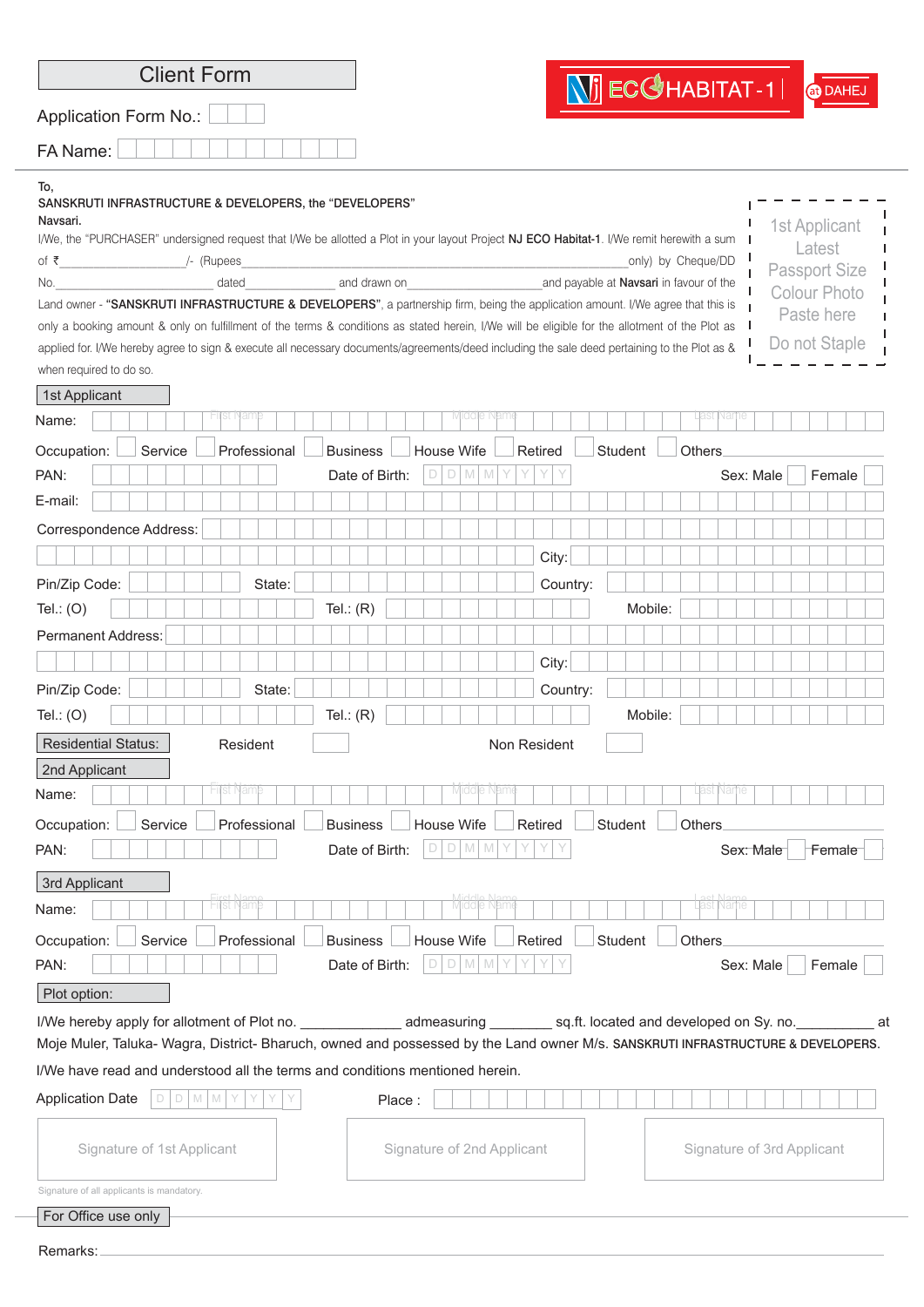at DAHE

## **Payment Terms**

| Plot No.            |             | Price $(\bar{\tau})$ | Cheque No. | <b>Bank Name</b> | <b>Branch</b> |
|---------------------|-------------|----------------------|------------|------------------|---------------|
| <b>Full Payment</b> | 100%        |                      |            |                  |               |
|                     | $+5.9\%$ *  |                      |            |                  |               |
|                     | $+3000/-**$ |                      |            |                  |               |

\*In respect of stamp duty and registration charges. (Registration fees of 1% is exempt for female sole Purchaser.)

\*\*Lawyer fees and related charges for execution of necessary agreements/sale deeds.

## **Terms and Conditions**

- 1. The Developer commits to provide the following infrastructure in the NJ ECO Habitat-1 before handing over the possession to the Purchaser of the Plot(s):
- (a) RCC or BLOCK Roads
- (b) Underground Power Cables
- (c) Underground Water Tank
- (d) Landscaping
- (e) Street Lights
- 2. The Purchaser confirms that he/she has applied for the Plot(s) with full knowledge about the Infrastructure facilities provided by the Developer and shall be subject to all the laws and rules applicable to this Project, which has also been explained by the Developer and understood by Purchaser.
- 3. The Developer shall not be responsible for any consequences due to Act of God, force majeure or state's action.
- 4. The making of the application shall not in any way be construed as an allotment. The allotment shall be subject of execution of the necessary agreement/deed by the Purchaser with the Developer/Land owner
- 5. The Developer shall levy maintenance charges on actuals till the time it hands over its management to the service society. The service society will decide the maintenance charges thereon.
- 6. In case of cancellation any time after booking the Plot(s),  $\bar{\tau}$  10,000/- will be forfeited per plot and the balance amount shall be refunded by the Developer to the Purchaser within 15 days of such cancellation.
- 7. All the payments in respect to the Development Charges shall be made through cheques/ drafts drawn in favour of 'SANSKRUTI INFRASTRUCTURE & DEVELOPERS' payable at Navsari.
- 8. The expense relating to the purchase of Plot(s) including electricity charges, maintenance charges and other related expenses & applicable taxes shall be borne and paid by the Purchaser of the Plot(s) on actual basis.
- 9. The expense relating to the purchase of Plot(s) namely stamp duty, registration charges, lawyer fees and related charges in respect of execution of necessary agreements/sale deeds shall be paid by the Purchaser in favour of 'SANSKRUTI INFRASTRUCTURE & DEVELOPERS' at the time of booking.
- 10. Addition / Alterations/ Modification/ Elimination in the civil work:
	- Any changes viz. addition, alteration, modification and elimination in the civil work requested shall be made subject to the approval of the Developer "SANSKRUTI INFRASTRUCTURE &
- DEVELOPERS" and on extra payment of such change which shall be determined by the Developer and shall be paid 100% in advance.
- 11.The Developer reserves the right to reject any application or reject any request for cancellation of booking on non-fulfillment of any of the terms and conditions in this application form, or if the Developer deems fit and the Purchaser shall have no say in the same.
- 12.The Plot(s) shall only be allotted on receipt of 100% payment and completion of all the formalities including the sale deed.
- 13. Transfer: The transfer of Plot(s) shall be allowed only after the completion of full payment and all the prescribed formalities including the execution of sale deed.
- 14.The specifications given in the materials to be used may vary from Plot to Plot based on the availability of such material at the time of construction. e.g. Variation in flooring material, shade, size and levels in glazed tiles and ceramic tiles.

15.Developer shall have right to:

- (a) Enhance/reduce the expanse of Project Scheme and add/remove contiguous/ non contiguous parcels of land in the Project Scheme.
- (b) Change/revise details of the Project Scheme.
- (c) Change/revise/relocate roads, common plots, infrastructure services, club house complex and Plots allotted to members.
- (d) Amalgamation/division of any Plot(s).
- 16.The Purchaser of the Plot(s) shall comply with the conditions mentioned in N.A. order issued by Appropriate Authority in relation to the commencment of construction on the alloted plot within the stipulated time from the date of Possession. Any charges including penalty levied by the Authorities related to non-commencement of construction shall be solely borne and paid by the Purchaser only.
- 17.The Developer ensures that it has obtained all necessary permissions/approvals from the concerned govermental bodies to provide the agreed facilities and to develop the said Project. It also represents that in case any permission/approval, which becomes necessary and in case where it has not been sanctioned by concerned authority till the Possession Date, the Developer will refund the entire amount paid by the Purchaser within one-month period of the said Date.
- 18. Prices are subject to revision from time to time without any notice.
- 19. All disputes shall be subject to exclusive Jurisdiction of Courts at Navsari.

I/we have read and understood all the terms and conditions mentioned herein. I/we hereby declare that the information provided herewith are true and correct to the best of my knowledge.

| <b>Application Date</b><br>DIDIMIMIYIYIYIY                                                                                                                                                                                                                                                                                                                                                                       | Place:                     |                            |
|------------------------------------------------------------------------------------------------------------------------------------------------------------------------------------------------------------------------------------------------------------------------------------------------------------------------------------------------------------------------------------------------------------------|----------------------------|----------------------------|
| Signature of 1st Applicant                                                                                                                                                                                                                                                                                                                                                                                       | Signature of 2nd Applicant | Signature of 3rd Applicant |
| <b>DISCLAIMER:</b><br>Developer shall have exclusive rights to change, expand or revise or abandon altogether, the scheme or part of the scheme or any details therein including specifications whenever and wherever admissible<br>under the rules or laws and all such changes, revisions, expansions, sub-divisions and/or combinations, additions, deletions, removals, etc., shall be binding to applicant. |                            |                            |